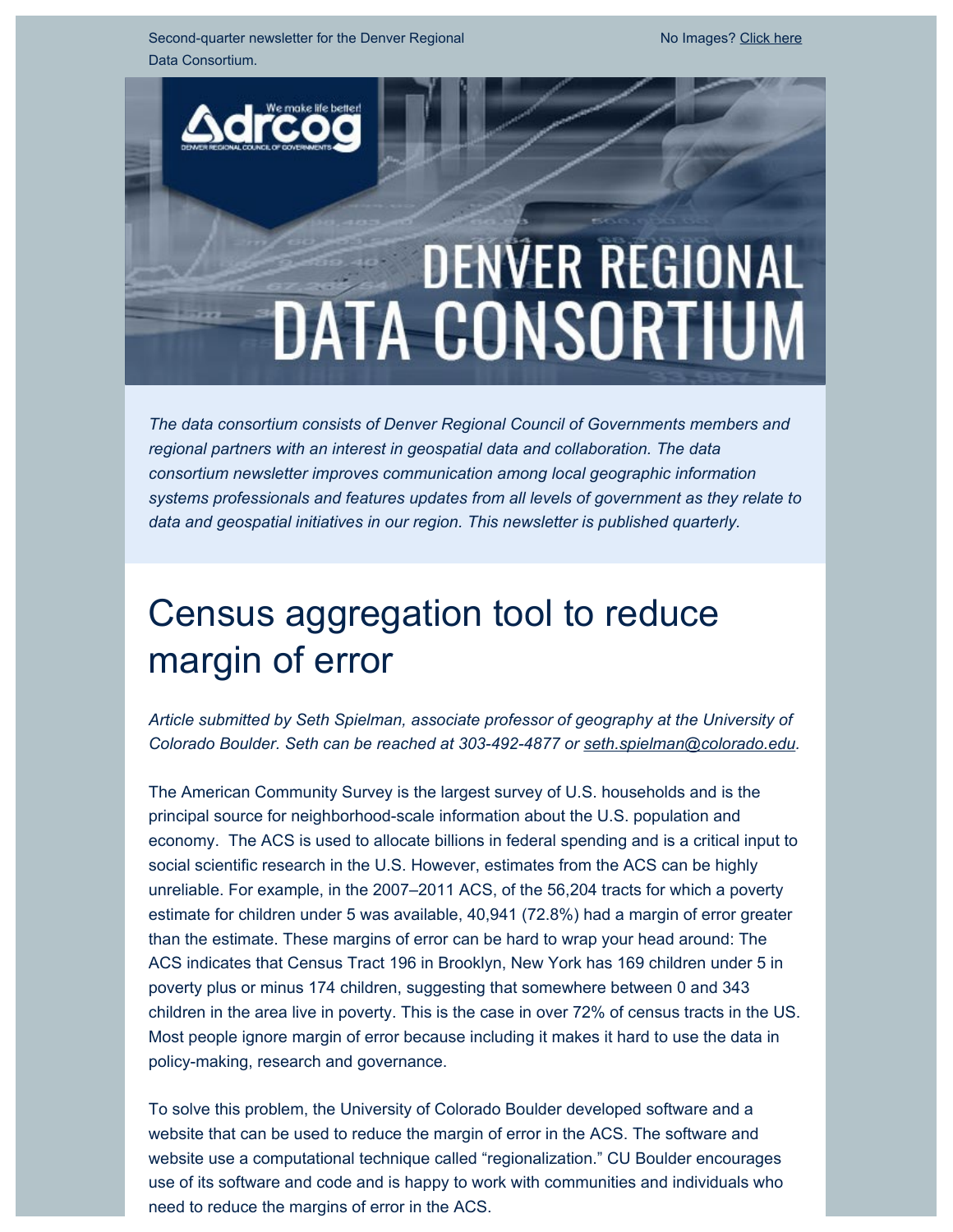### Give feedback on tract renumbering proposal in Golden

*Article submitted by Ashley Summers, GISP, PMP, information systems manager at DRCOG. Ashley can be reached at 303-480-6746 or [asummers@drcog.org](mailto:asummers@drcog.org).*

The U.S. Census Bureau is gearing up for 2020 by soliciting feedback through such programs as the Boundary and Annexation Survey, Local Update of Census Addresses, and the [Participant Statistical Areas Program](https://drcog.createsend1.com/t/d-l-pyuujud-l-t/). The latter is an initiative to ensure that statistical geographies like tracts and block groups are delineated in a way that best supports future data analysis.

#### **[PSAP information guide](https://drcog.createsend1.com/t/d-l-pyuujud-l-i/)**

DRCOG is participating in PSAP on behalf of stakeholders in [the Denver region](https://drcog.createsend1.com/t/d-l-pyuujud-l-d/) by delineating new census geographies as needed or requested by data users. To ensure statistical validity of their products, the U.S. Census Bureau requires us to make changes to geographies that are outside their recommended thresholds for minimum or maximum households. Beyond that, DRCOG is invited to make additional changes that it deems necessary based on its knowledge of expected development patterns.

After coordination with interested stakeholders over the last six months, DRCOG came up with a [plan](https://drcog.createsend1.com/t/d-l-pyuujud-l-h/) that includes many tract splits. Staff are currently working on submitting tract splits to the U.S. Census Bureau. As part of the work, DRCOG became aware of the City of Golden's proposal. The City of Golden is proposing a census tract boundary adjustment that could affect future data analysis. To briefly summarize, the city is suggesting a change from [these current tract boundaries](https://drcog.createsend1.com/t/d-l-pyuujud-l-k/) to [these new tract boundaries:](https://drcog.createsend1.com/t/d-l-pyuujud-l-u/)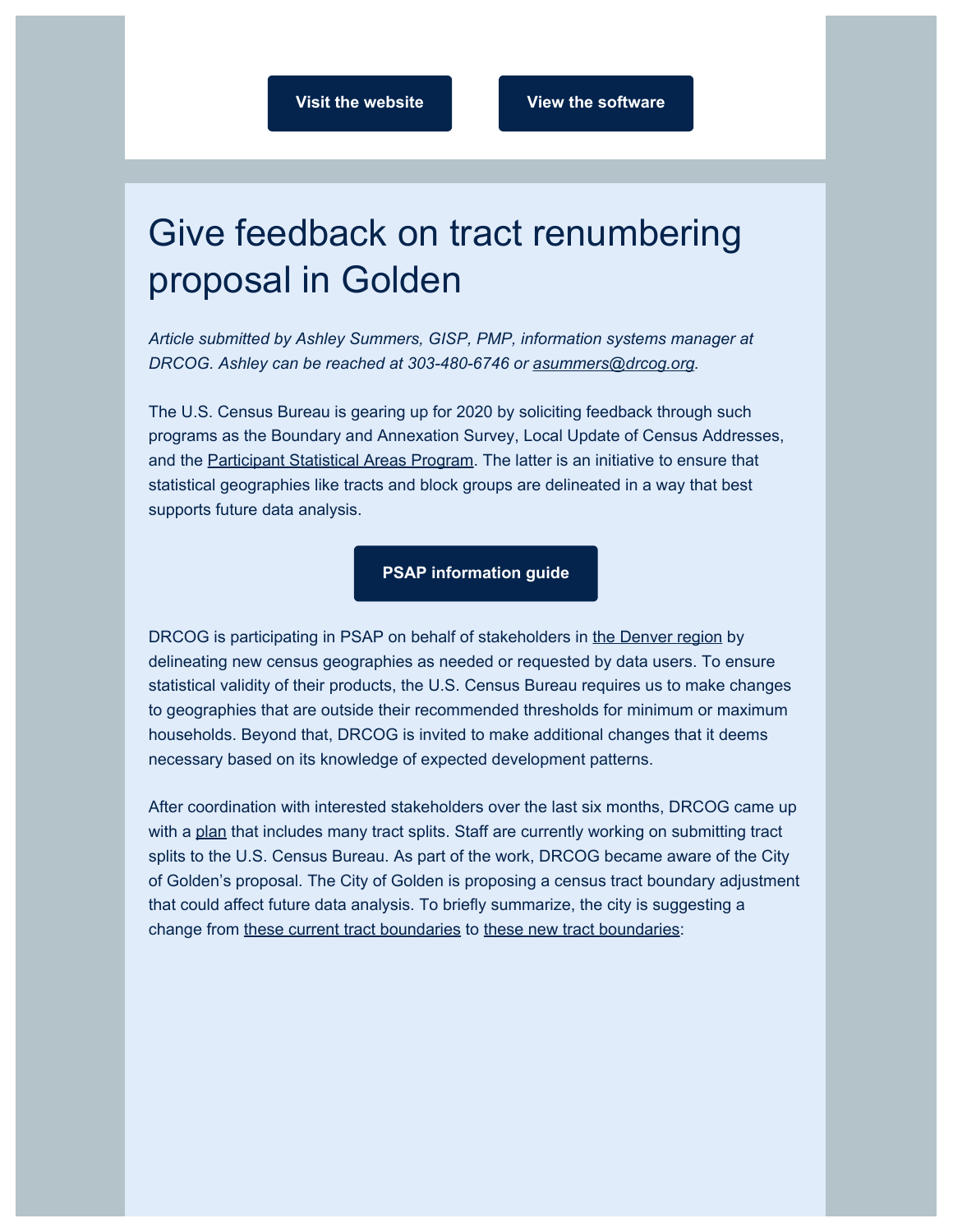

The reasoning, which is explained in [this letter](https://drcog.createsend1.com/t/d-l-pyuujud-l-m/), explains that the change is expected to make future census data aggregations more useful. However, the proposed change would cause a tract renumbering that would make comparisons to past data no longer possible. Making this change is a regional decision.

Please join us May 6 from 2 to 3:30 p.m. at the DRCOG offices to learn more and provide feedback on this proposal:

**Golden tract renumbering proposal meeting** Monday, May 6 2 to 3:30 p.m.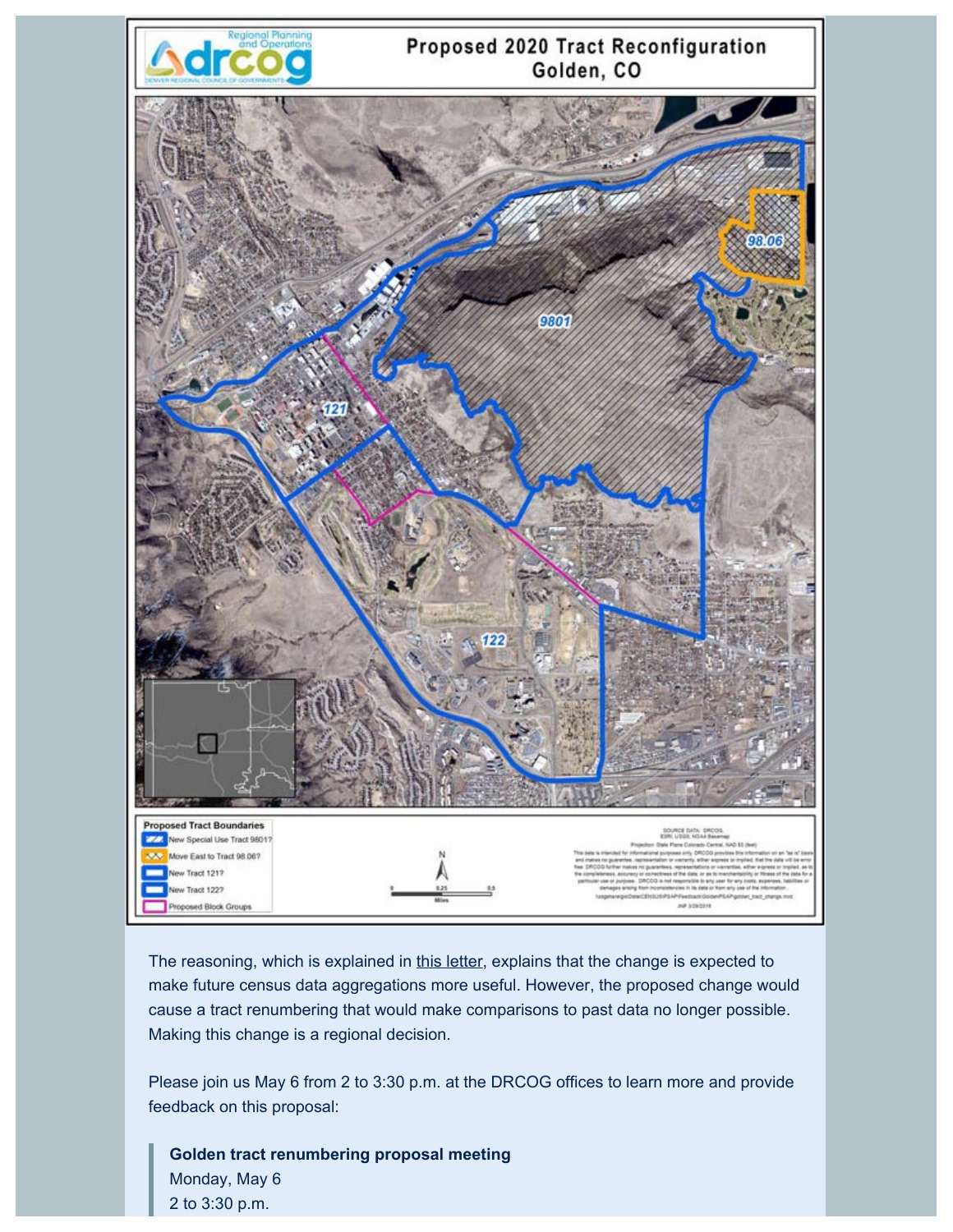Denver Regional Council of Governments Red Rocks conference room (seventh floor) 1001 17th St., Denver, CO 80202

Can't attend in person? No problem! Participate remotely using the details below:

**[GoToWebinar](https://drcog.createsend1.com/t/d-l-pyuujud-l-c/)**

Webinar ID: 702-798-595 United States: 914-614-3221 Access Code: 604-641-247

# Denver offers cooperative buying opportunity

*Article submitted by Emily Silverman, Smart City program manager at the City and County of Denver. Emily can be reached at 720-913-5467 or [emily.silverman@denvergov.org](mailto:emily.silverman@denvergov.org).*

The City and County of Denver recently completed a professional services request for proposals — and is inviting other communities to explore potential cooperative purchasing agreements.

Over the past year, the Denver Smart City team executed an On-Call Agile Professional Services request for proposals that created a pathway for city agencies to partner with the business community. Sixty firms have been selected as eligible for contract. The resulting contracts span seven disciplines and over 70 professional competencies. Firm sizes ranged from 10-person startups to international consulting companies and businesses. Feedback indicated that the structure and innovativeness of the RFP were key elements that resulted in the high level of engagement and diversity of response from the business community.

[See the RFP summary](https://drcog.createsend1.com/t/d-l-pyuujud-l-q/) for the firms' contact information as well as two ways you might participate in cooperative agreements.

### Status of elevation data for Colorado

*Article submitted by Rick Corsi, state and local outreach coordinator at the Colorado Governor's Office of Information Technology. Rick can be reached at 303-764-7801 or [rick.corsi@state.co.us.](mailto:rick.corsi@state.co.us)*

The State of Colorado Governor's Office of Information Technology, Geographic Information Systems Coordination and Development Program makes lidar data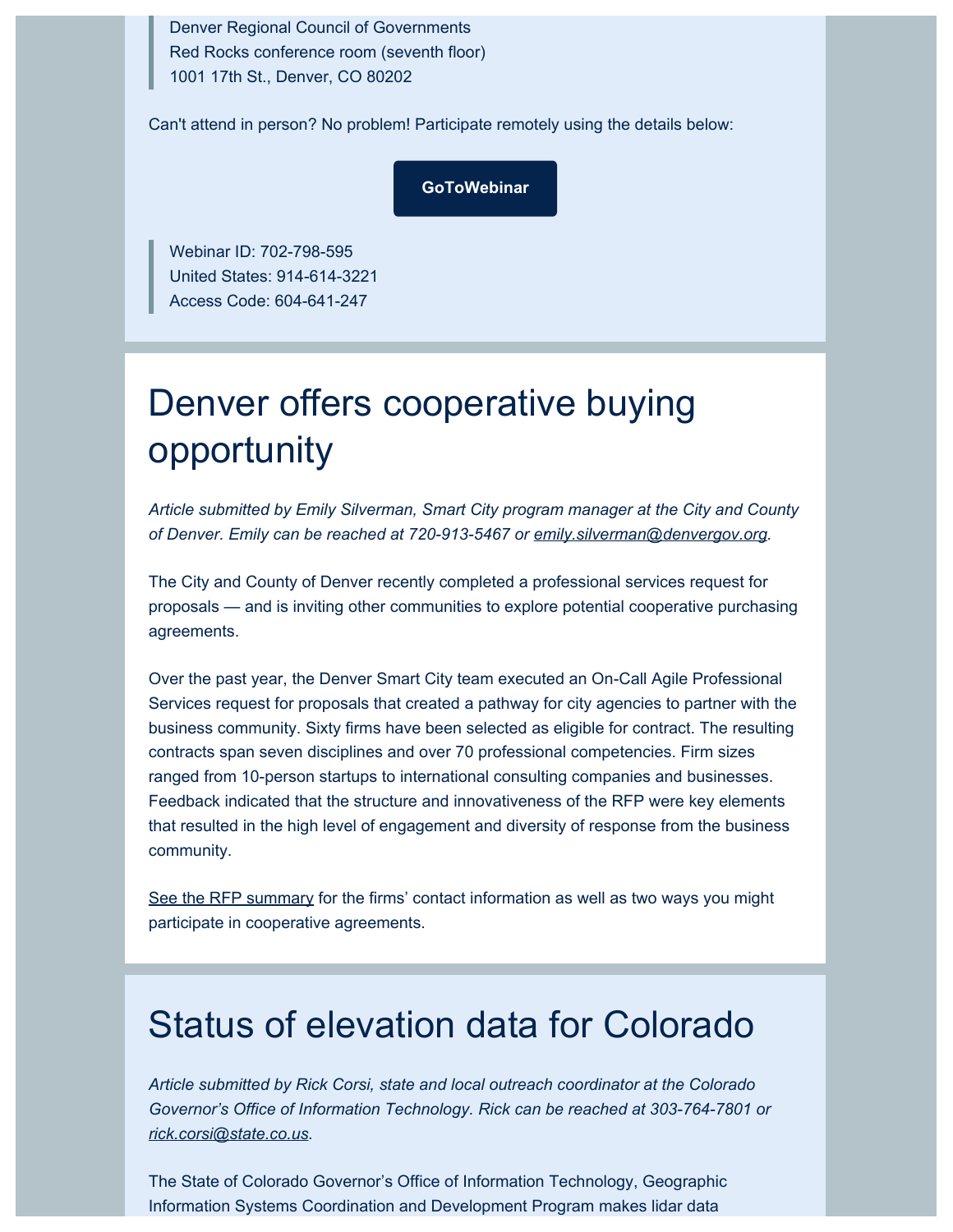discoverable and available for distribution to public agencies and private industry.

The State of Colorado currently has, or is in the process of collecting, approximately 70% or approximately 73,000 square miles of the state covered by lidar or in progress at Quality Level 2 or higher (see map below). The state's goal is to have 100% coverage within the next five years. The state seeks partnerships with federal and local agencies when planning lidar projects on the collection of data.



LiDAR Acquisition Status in Colorado

Elevation data is collected and used by the Colorado Water Conservation Board, Colorado Geological Survey, Department of Natural Resources and the Colorado Department of Transportation, among many other state agencies. Many private contractors and local agencies also use the elevation data. The data is most commonly used for planning, risk management, hazard evaluation and post-incident recovery efforts. Specific project uses include mapping of floodplains, debris flows, landslides, potentially active faults, abandoned mine land features and wildfire risk analysis.

QL2 data is collected and suffices for most projects; however, on special projects such as mapping active landslide areas, QL1 data provides the higher resolution required when performing change detection and delineating active versus inactive zones. When planning within high-risk areas such as near major airports, QL1 data is desired. CDOT also has a pilot project along highways where ultra-high-density lidar is required and used for inventory and roadway surface evaluation. Over time, the state would encourage the collection of higher level lidar in urbanized, high risk and special needs projects like transportation corridors.

Currently, the Geographic Information Systems Coordination and Development Program is providing lidar data by request through a [lidar request form](https://drcog.createsend1.com/t/d-l-pyuujud-l-a/). Requests are normally delivered through FTP, Google Drive or on hard drives within a few days, but can take longer depending on the size of the area requested.

The state's goal over the next five years is to complete the collection of lidar data for the entire state as well as keeping the data current in rapidly changing areas. The Geographic Information Systems Coordination and Development Program is currently in the process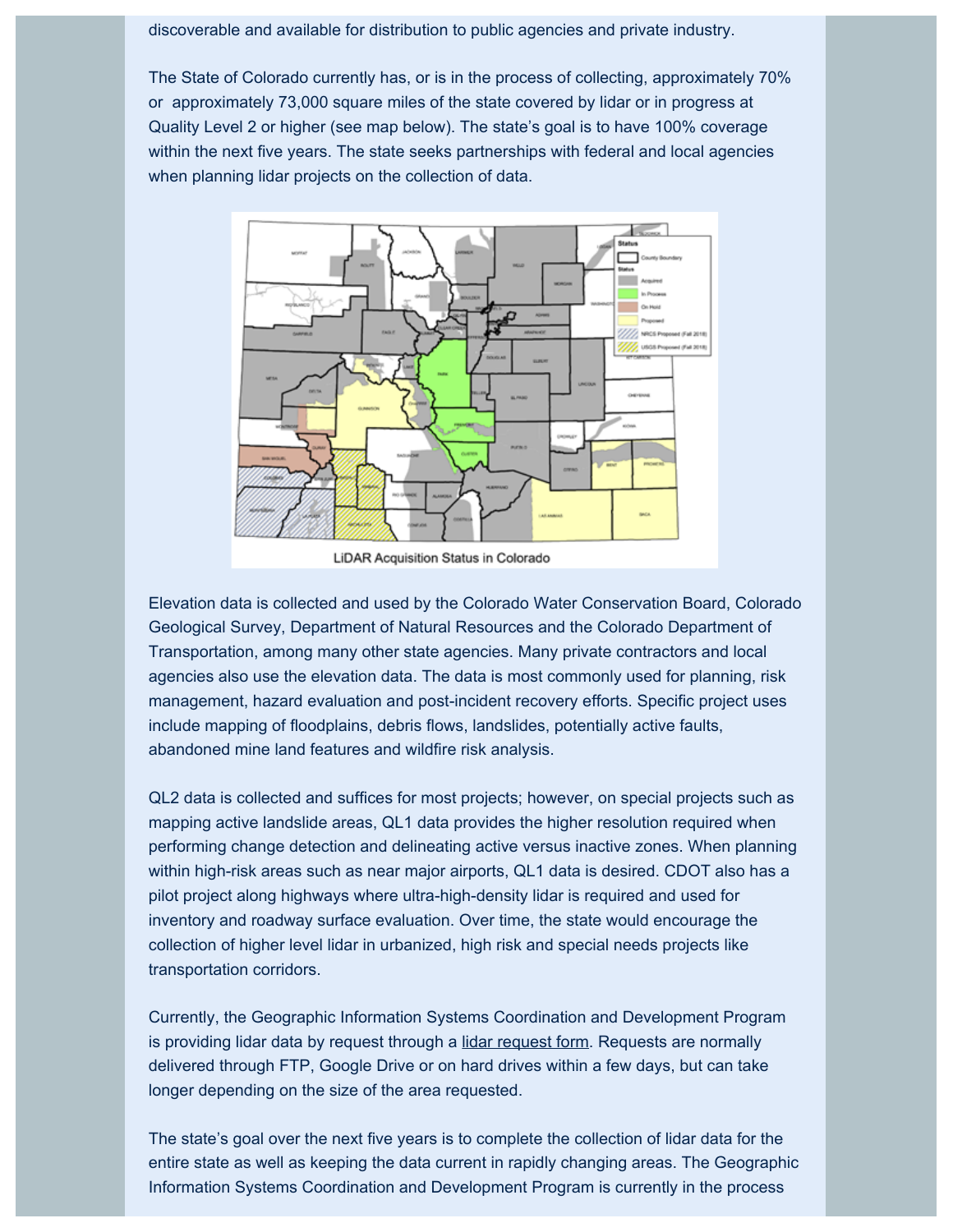of standing up an automated delivery portal. The new system will provide viewing and downloading of lidar data through a clip-zip-and-ship process. At the system's launch it will be limited to lidar data, but the plan is to provide all state-housed data through the portal. The portal will provide an easier, quicker and more interactive way of delivering data. Program staff look forward to expanding the efficiencies of the new portal and fostering an environment of open data sharing.

### New roadway congestion shapefiles on the Regional Data Catalog

*Article submitted by Robert Spotts, senior transportation planner at DRCOG. Robert can be reached at 303-480-5626 or [rspotts@drcog.org](mailto:rspotts@drcog.org).*

DRCOG recently added three shapefiles to the Regional Data Catalog derived from the Congestion Management Process:

- [Congested Corridors 2017](https://drcog.createsend1.com/t/d-l-pyuujud-l-z/)
- [Congested Corridors 2040](https://drcog.createsend1.com/t/d-l-pyuujud-l-v/)
- [Bottlenecks 2017](https://drcog.createsend1.com/t/d-l-pyuujud-l-e/)

The Congested Corridors shapefiles represent the most severely congested roadway segments on DRCOG's regional roadway system. The bottleneck point shapefile identifies locations with the most severe delay in the Denver region at freeway bottleneck points, arterial-arterial intersections, and arterial-freeway ramp intersections.

Every year, DRCOG staff updates the congestion database, integrating travel speeds from INRIX, hundreds of new traffic counts, crash data and updated roadway attributes to estimate congestion on the regional roadway system. The diverse types of roadways on the 2,400-mile designated regional roadway system have daily traffic counts ranging from over 250,000 vehicles (350,000 people) on segments of freeways such as Interstate 25 to fewer than 3,000 vehicles per day (4,200 people) on rural connecting highways such as State Highway 79 north of Bennett and the Peak to Peak Highway (State Highway 119).

2040 estimates are based on forecasts from the DRCOG regional travel demand model. The model assumes that an additional 1 million people will live in the Denver region by 2040, a 32% increase from 2017. The model incorporates the future demographic makeup of the population and future transportation facilities, transit lines and employment concentrations. However, it does not include speculative factors related to emerging technologies related to vehicles, travel ways, and mobility services at this time.

DRCOG staff use a congestion mobility score for each segment in 2017 and 2040 to determine which corridors were most congested. The score includes four metrics:

- **severity:** How bad does congestion get on the roadway during rush hour?
- **duration:** How many hours per day is the roadway congested?
- **magnitude:** How many people (traffic volume) are affected by congestion on the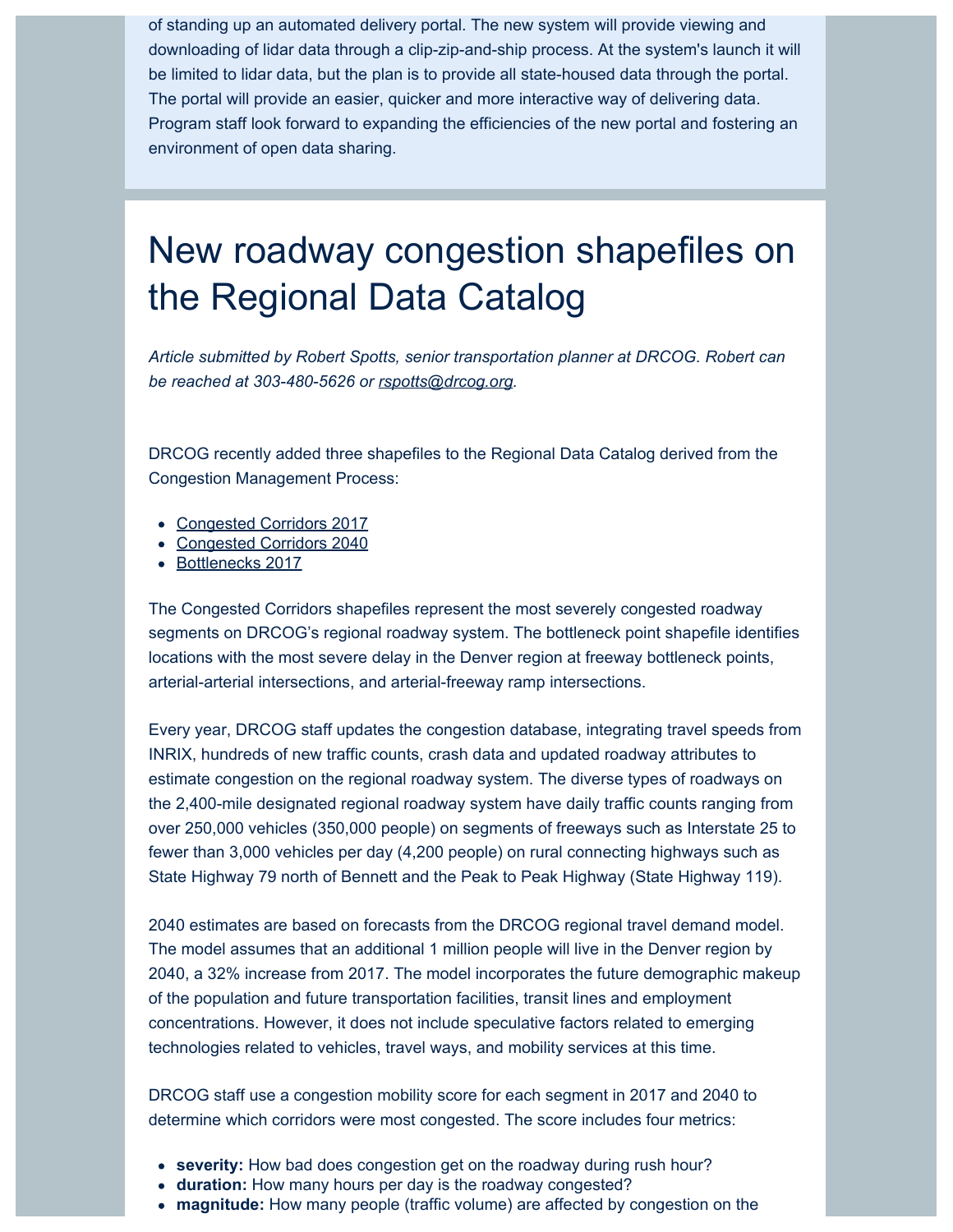roadway?

**reliability:** How often do crashes or incidents occur on the roadway?

Scores from the four categories are totaled. Roads with a total congestion mobility score of 11 or higher in 2017 or 2040 are classified as "severely congested" and are included in the shapefiles.

For additional information, visit [DRCOG's congestion management process page](https://drcog.createsend1.com/t/d-l-pyuujud-l-s/) or check out the [2017 Annual Report on Roadway Traffic Congestion in the Denver Region.](https://drcog.createsend1.com/t/d-l-pyuujud-l-g/)

### DRCOG 2018 data acquisition project updates

*Article submitted by Ashley Summers, GISP, PMP, information systems manager at DRCOG. Ashley can be reached at 303-480-6746 or [asummers@drcog.org](mailto:asummers@drcog.org).*

#### **Denver Regional Aerial Photography Project 2018**

DRCOG and its partners recently finished another high-resolution aerial imagery project covering 6,000 square miles of the region. The imagery is proprietary until superseded by newer data; it can currently be purchased from DRCOG's resellers, [Harris MapMart](https://drcog.createsend1.com/t/d-l-pyuujud-l-w/) and [Sanborn](https://drcog.createsend1.com/t/d-l-pyuujud-l-yd/). To learn more about the [project in general](https://drcog.createsend1.com/t/d-l-pyuujud-l-yh/) or see a recap of [2018 project](https://drcog.createsend1.com/t/d-l-pyuujud-l-yk/) [specifics,](https://drcog.createsend1.com/t/d-l-pyuujud-l-yk/) please visit the [webpage](https://drcog.createsend1.com/t/d-l-pyuujud-l-yu/).

#### **Regional Planimetric Data Project 2018**

Since 2014, DRCOG has facilitated a planimetric data capture immediately following the completion of an imagery project. The 2018 iteration began in February and the first set of deliverables are expected by late April. Deliveries will continue through the year, with project completion expected in early 2020. Project deliverables – except for some premium attribution reserved for funding partners – will be free for public download on [DRCOG's Regional Data Catalog.](https://drcog.createsend1.com/t/d-l-pyuujud-l-jl/) To learn more, view the [project kick-off presentation](https://drcog.createsend1.com/t/d-l-pyuujud-l-jr/), read about [2018 project specifics](https://drcog.createsend1.com/t/d-l-pyuujud-l-jy/) and [visit the webpage](https://drcog.createsend1.com/t/d-l-pyuujud-l-jj/).

#### **Land Use Land Cover Pilot Project 2018**

DRCOG, in partnership with the **Babbitt Center for Land and Water Policy**, the [Conservation Innovation Center](https://drcog.createsend1.com/t/d-l-pyuujud-l-ji/) and several local experts, is currently working on a pilot project to generate land use land cover data for a portion of the region. Volunteers from Aurora, Commerce City, Denver, Five Points Geoplanning, Littleton, the Governor's Office of Information Technology and the U.S. Forest Service have just completed quality control on the initial classification results. Final results are expected in June 2019. [Read more](https://drcog.createsend1.com/t/d-l-pyuujud-l-jd/) [about the project](https://drcog.createsend1.com/t/d-l-pyuujud-l-jd/) and visit the [webpage](https://drcog.createsend1.com/t/d-l-pyuujud-l-jh/).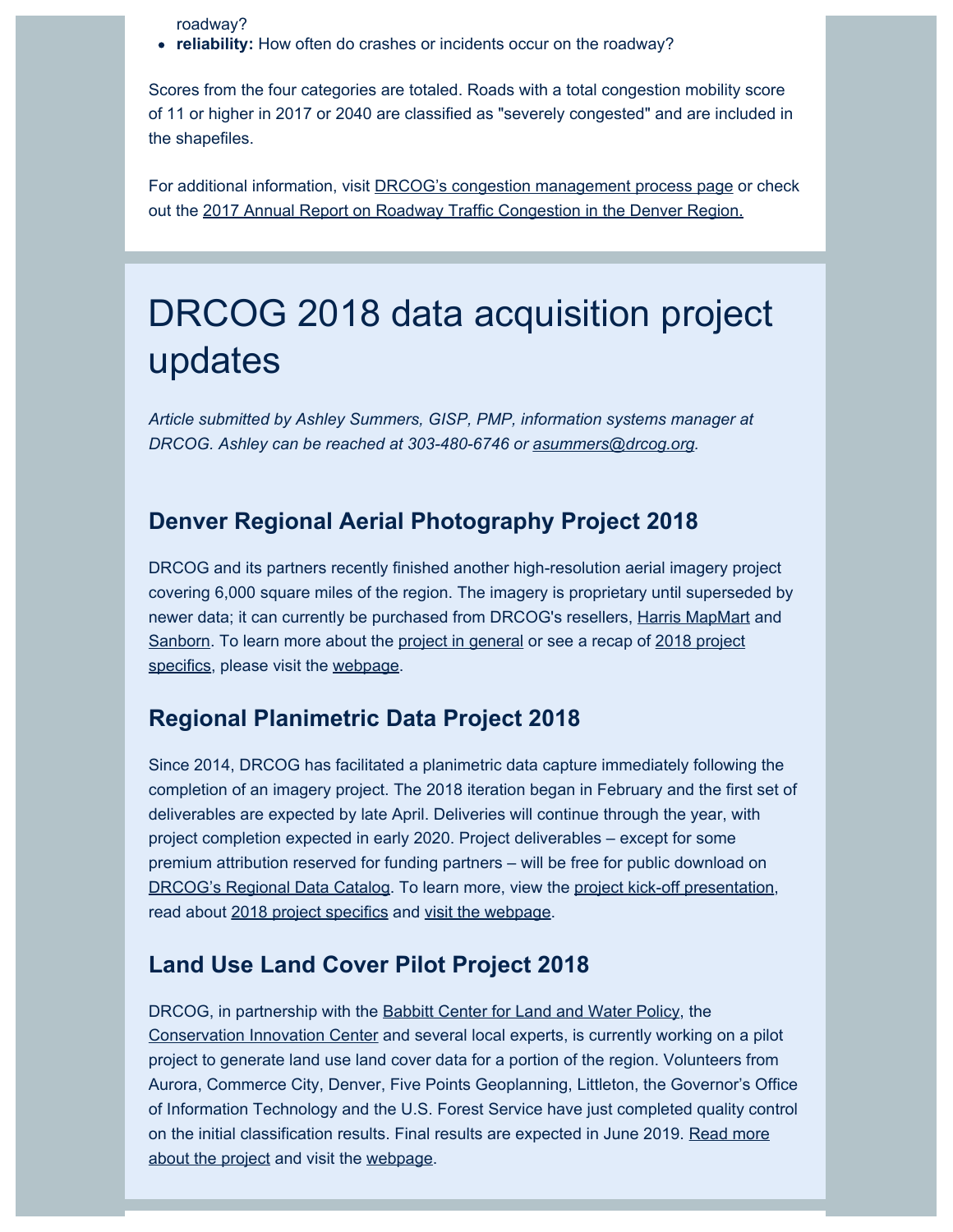# DRCOG 2020 data acquisition project updates

*Article submitted by Ashley Summers, GISP, PMP, information systems manager at DRCOG. Ashley can be reached at 303-480-6746 or [asummers@drcog.org](mailto:asummers@drcog.org).*

Planning for data acquisitions in 2020/2021 has begun. DRCOG is offering a larger package of products and services than ever before. In addition to the traditional [custom](https://drcog.createsend1.com/t/d-l-pyuujud-l-jk/)[flown imagery](https://drcog.createsend1.com/t/d-l-pyuujud-l-jk/) product, partners may also partner with DRCOG to purchase streaming imagery services, oblique services, [lidar](https://drcog.createsend1.com/t/d-l-pyuujud-l-ju/), [land cover classification data](https://drcog.createsend1.com/t/d-l-pyuujud-l-tl/), and [planimetric](https://drcog.createsend1.com/t/d-l-pyuujud-l-tr/) [data](https://drcog.createsend1.com/t/d-l-pyuujud-l-tr/) (if minimum funding requirements are met by enough interested partners)*.*

DRCOG distributed cost estimates in early April to enable interested parties to budget for participation in these projects. If your organization did not receive a quote and would like one, please reach out to Ashley Summers at [asummers@drcog.org](mailto:asummers@drcog.org).

Please join us May 23 from 10 to 11:30 a.m. at the DRCOG offices to learn more about the upcoming projects:

**DRCOG 2020 data acquisition project updates meeting** Thursday, May 23 10 to 11:30 a.m. Denver Regional Council of Governments Red Rocks conference room (seventh floor) 1001 17th St., Denver, CO 80202

Can't attend in person? No problem! Participate remotely using the details below:

#### **[GoToWebinar](https://drcog.createsend1.com/t/d-l-pyuujud-l-ty/)**

Webinar ID: 539-323-931 United States: 562-247-8422 Access Code: 635-170-423

# Things you might have missed

- Metro Vision Idea Exchange: [One Year to Census Day](https://drcog.createsend1.com/t/d-l-pyuujud-l-tj/)
- Association of Metropolitan Planning Organizations GIS Webinar: [DRCOG Active](https://drcog.createsend1.com/t/d-l-pyuujud-l-tt/) [Transportation - Bicycle Facility Inventory and Micromobility](https://drcog.createsend1.com/t/d-l-pyuujud-l-tt/)

# Upcoming events